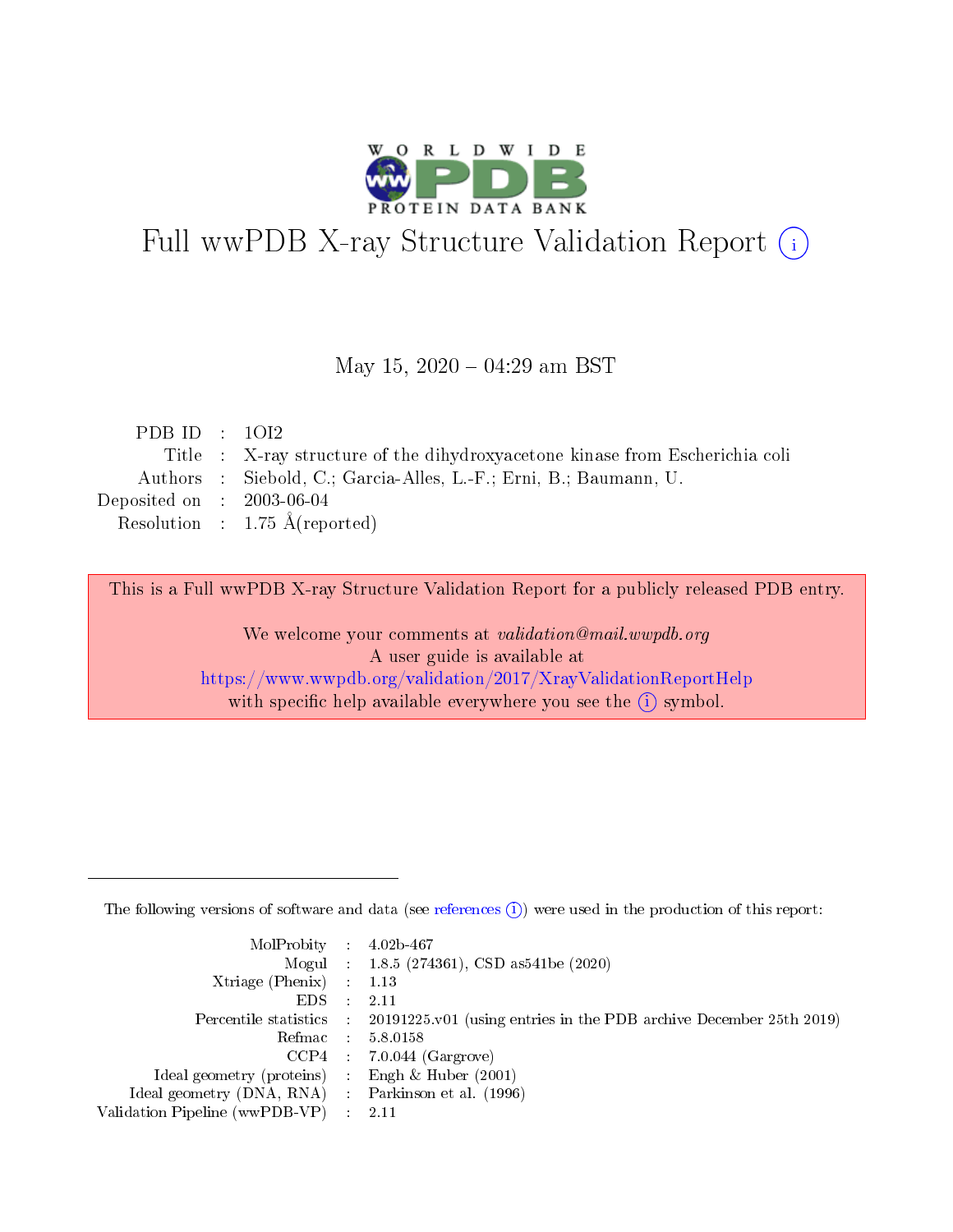# 1 [O](https://www.wwpdb.org/validation/2017/XrayValidationReportHelp#overall_quality)verall quality at a glance  $(i)$

The following experimental techniques were used to determine the structure: X-RAY DIFFRACTION

The reported resolution of this entry is 1.75 Å.

Percentile scores (ranging between 0-100) for global validation metrics of the entry are shown in the following graphic. The table shows the number of entries on which the scores are based.



| Metric                | Whole archive<br>$(\#\text{Entries})$ | Similar resolution<br>$(\#\text{Entries}, \text{resolution range}(\AA))$ |
|-----------------------|---------------------------------------|--------------------------------------------------------------------------|
| Clashscore            | 141614                                | 2466 (1.76-1.76)                                                         |
| Ramachandran outliers | 138981                                | $2437(1.76-1.76)$                                                        |
| Sidechain outliers    | 138945                                | $2437(1.76-1.76)$                                                        |
| RSRZ outliers         | 127900                                | $2298(1.76-1.76)$                                                        |

The table below summarises the geometric issues observed across the polymeric chains and their fit to the electron density. The red, orange, yellow and green segments on the lower bar indicate the fraction of residues that contain outliers for  $\geq=3$ , 2, 1 and 0 types of geometric quality criteria respectively. A grey segment represents the fraction of residues that are not modelled. The numeric value for each fraction is indicated below the corresponding segment, with a dot representing fractions  $\epsilon = 5\%$  The upper red bar (where present) indicates the fraction of residues that have poor fit to the electron density. The numeric value is given above the bar.

| Mol | Chain | Length | Quality of chain |     |    |
|-----|-------|--------|------------------|-----|----|
|     |       | 366    | 4%<br>83%        | 7%  | 8% |
|     |       | 366    | 5%<br>81%        | 10% | 8% |

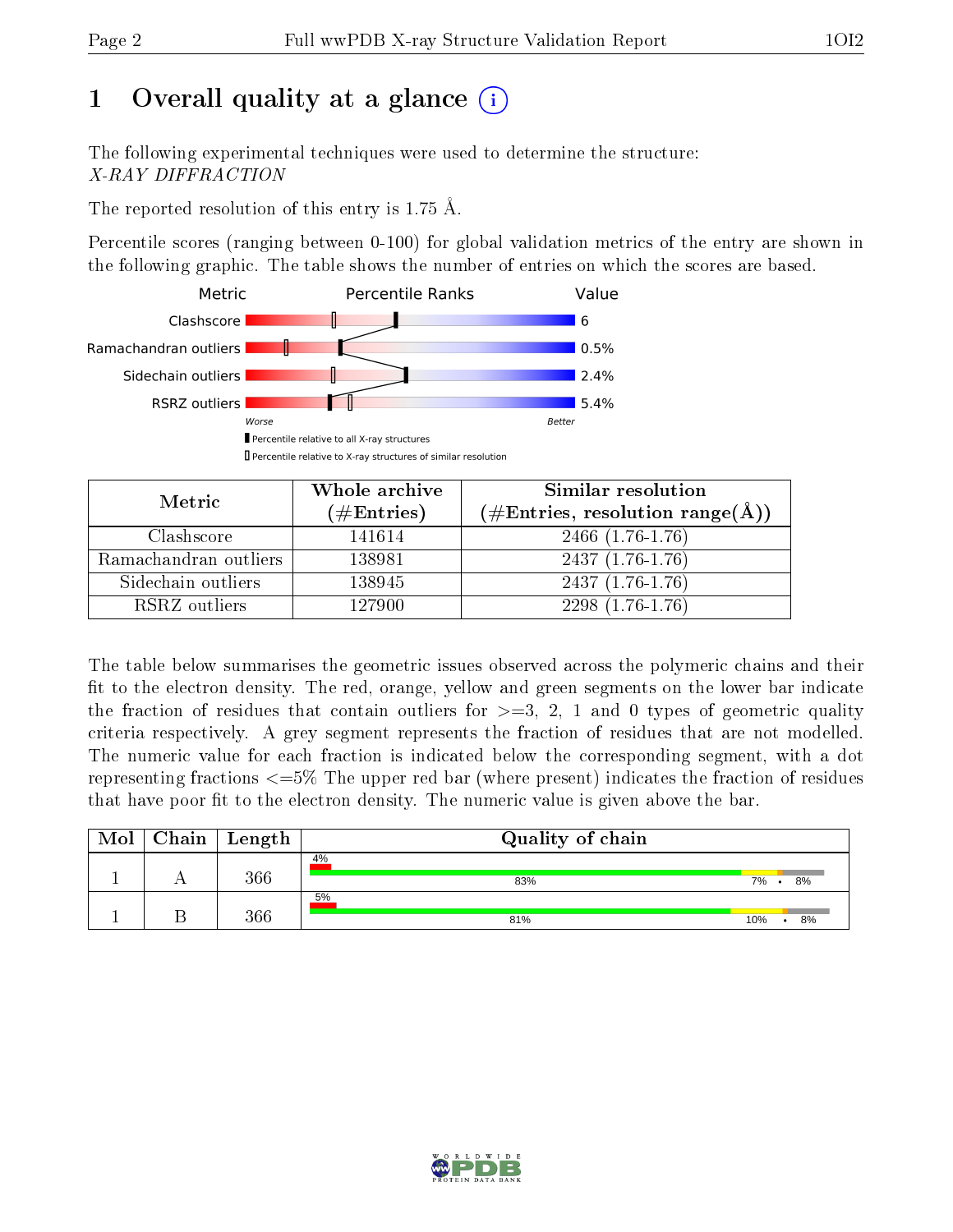# 2 Entry composition (i)

There are 4 unique types of molecules in this entry. The entry contains 5555 atoms, of which 0 are hydrogens and 0 are deuteriums.

In the tables below, the ZeroOcc column contains the number of atoms modelled with zero occupancy, the AltConf column contains the number of residues with at least one atom in alternate conformation and the Trace column contains the number of residues modelled with at most 2 atoms.

Molecule 1 is a protein called HYPOTHETICAL PROTEIN YCGT.

| Mol |  | Chain   Residues | Atoms |                               |              |     |    | $\text{ZeroOcc}$   AltConf   Trace |  |  |
|-----|--|------------------|-------|-------------------------------|--------------|-----|----|------------------------------------|--|--|
|     |  | 336              | Total |                               | N            |     |    |                                    |  |  |
|     |  |                  | 2521  | 1577                          | 434          | 497 | 13 |                                    |  |  |
|     |  | 336              | Total | $\mathbf{C}$ and $\mathbf{C}$ | $\mathbb{N}$ |     |    |                                    |  |  |
|     |  | 2521             | 1577  | 434                           | 497          | 13  |    |                                    |  |  |

• Molecule 2 is GLYCEROL (three-letter code: GOL) (formula:  $C_3H_8O_3$ ).



|  | Mol   Chain   Residues | Atoms     | $ZeroOcc \   \$ AltConf |
|--|------------------------|-----------|-------------------------|
|  |                        | Total C O |                         |
|  |                        | Total C O |                         |

• Molecule 3 is SULFATE ION (three-letter code: SO4) (formula:  $O_4S$ ).

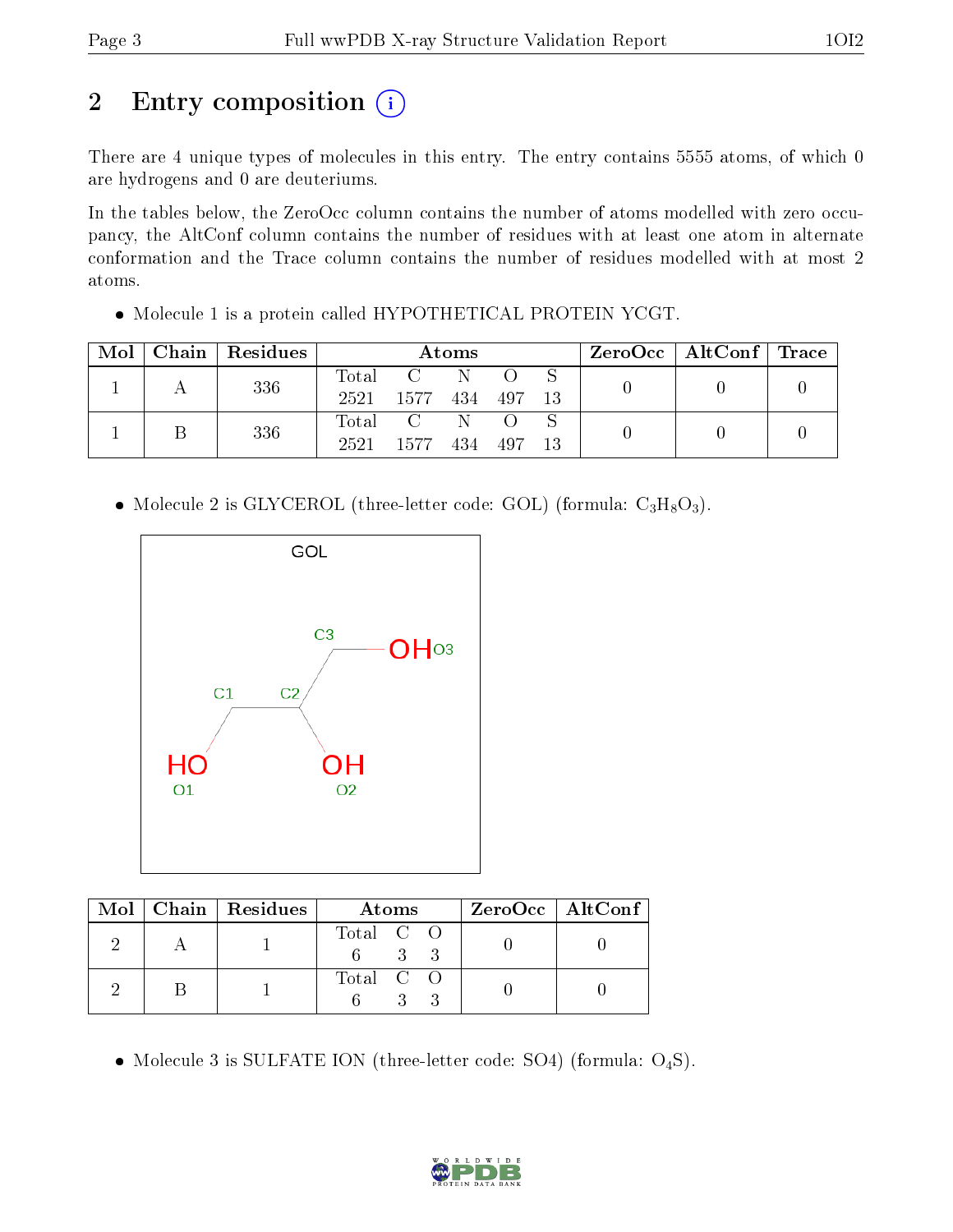

|  | $Mol$   Chain   Residues | Atoms     | $ZeroOcc \   \$ AltConf |
|--|--------------------------|-----------|-------------------------|
|  |                          | Total O S |                         |
|  |                          | Total O S |                         |

• Molecule 4 is water.

|  | Mol   Chain   Residues | Atoms               | $ZeroOcc \mid AltConf \mid$ |
|--|------------------------|---------------------|-----------------------------|
|  | 238                    | Total<br>238<br>238 |                             |
|  | 253                    | Total<br>253<br>253 |                             |

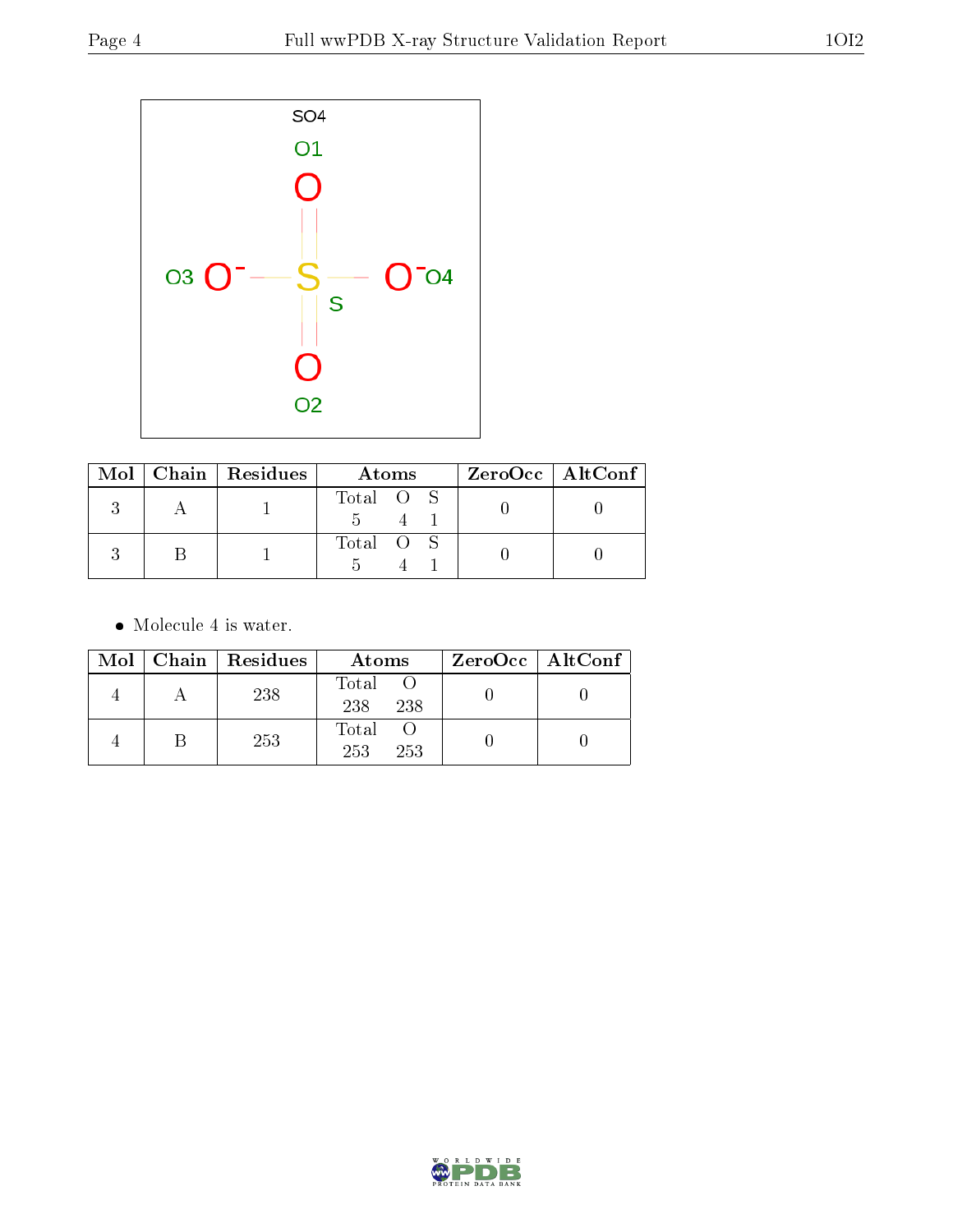## 3 Residue-property plots  $(i)$

These plots are drawn for all protein, RNA and DNA chains in the entry. The first graphic for a chain summarises the proportions of the various outlier classes displayed in the second graphic. The second graphic shows the sequence view annotated by issues in geometry and electron density. Residues are color-coded according to the number of geometric quality criteria for which they contain at least one outlier: green  $= 0$ , yellow  $= 1$ , orange  $= 2$  and red  $= 3$  or more. A red dot above a residue indicates a poor fit to the electron density (RSRZ  $> 2$ ). Stretches of 2 or more consecutive residues without any outlier are shown as a green connector. Residues present in the sample, but not in the model, are shown in grey.



• Molecule 1: HYPOTHETICAL PROTEIN YCGT

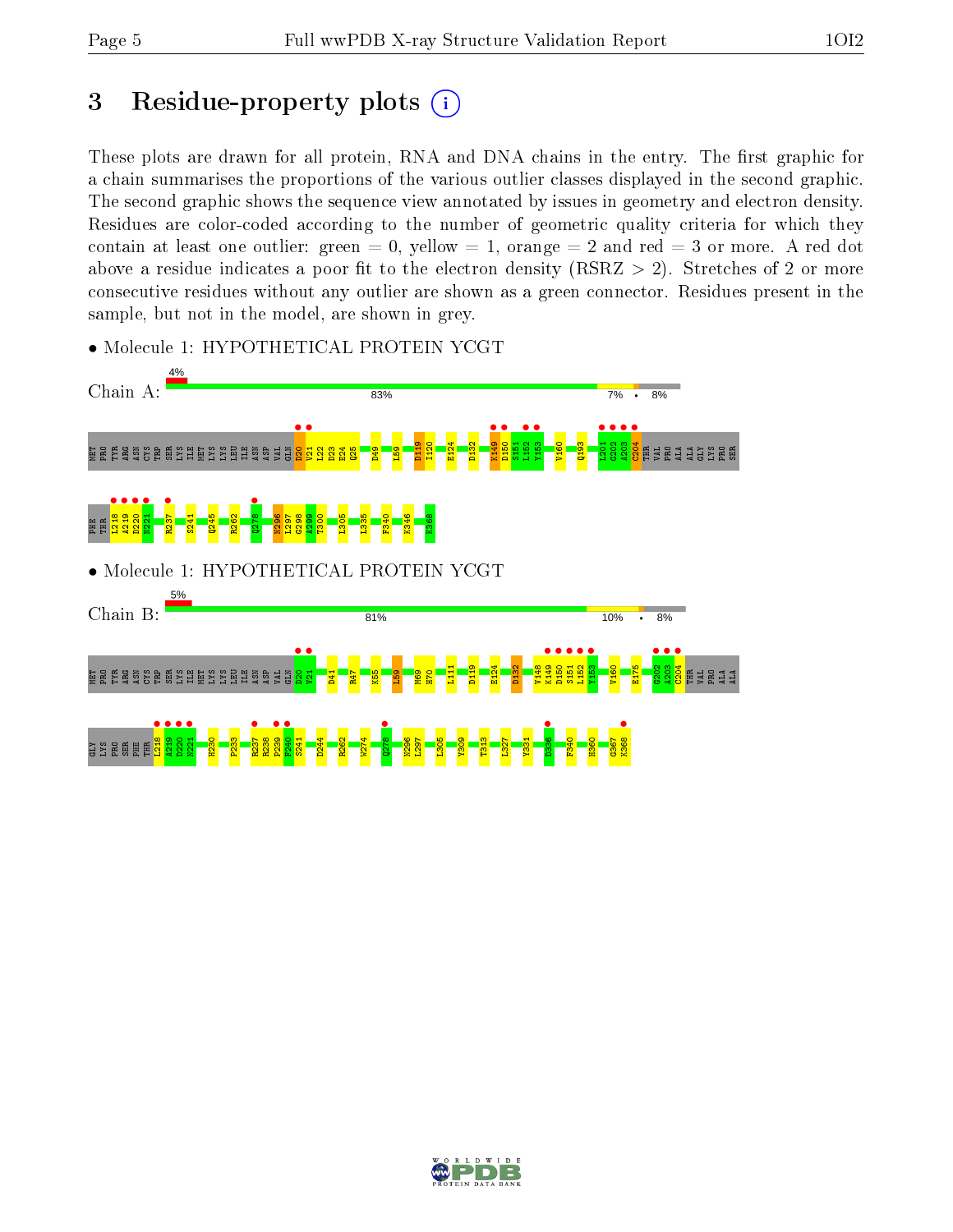# 4 Data and refinement statistics  $(i)$

| Property                                                             | Value                                           | Source     |
|----------------------------------------------------------------------|-------------------------------------------------|------------|
| Space group                                                          | P 21 21 2                                       | Depositor  |
| Cell constants                                                       | 97.41Å<br>$96.51\text{\AA}$<br>85.96Å           |            |
| a, b, c, $\alpha$ , $\beta$ , $\gamma$                               | $90.00^\circ$<br>$90.00^\circ$<br>$90.00^\circ$ | Depositor  |
| Resolution $(A)$                                                     | 24.11<br>$-1.75$                                | Depositor  |
|                                                                      | 24.13<br>1.75<br>$\equiv$                       | <b>EDS</b> |
| % Data completeness                                                  | $100.0 (24.11 - 1.75)$                          | Depositor  |
| (in resolution range)                                                | 83.9 (24.13-1.75)                               | <b>EDS</b> |
| $R_{merge}$                                                          | 0.05                                            | Depositor  |
| $\mathrm{R}_{sym}$                                                   | (Not available)                                 | Depositor  |
| $\langle I/\sigma(I) \rangle^{-1}$                                   | 3.31 (at $1.75\text{\AA}$ )                     | Xtriage    |
| Refinement program                                                   | REFMAC 5.1.19                                   | Depositor  |
|                                                                      | 0.201<br>0.172                                  | Depositor  |
| $R, R_{free}$                                                        | (Not available)<br>0.180                        | DCC        |
| $R_{free}$ test set                                                  | No test flags present.                          | wwPDB-VP   |
| Wilson B-factor $(A^2)$                                              | 15.3                                            | Xtriage    |
| Anisotropy                                                           | 0.708                                           | Xtriage    |
| Bulk solvent $k_{sol}(e/\mathring{A}^3)$ , $B_{sol}(\mathring{A}^2)$ | $0.36$ , 45.8                                   | <b>EDS</b> |
| $\overline{L-test for }$ twinning <sup>2</sup>                       | $>$ = 0.48, < $L^2$ > = 0.32<br>< L             | Xtriage    |
| Estimated twinning fraction                                          | $0.000$ for k,h,-l                              | Xtriage    |
| $F_o, F_c$ correlation                                               | 0.96                                            | <b>EDS</b> |
| Total number of atoms                                                | 5555                                            | wwPDB-VP   |
| Average B, all atoms $(A^2)$                                         | $15.0\,$                                        | wwPDB-VP   |

Xtriage's analysis on translational NCS is as follows: The analyses of the Patterson function reveals a significant off-origin peak that is  $48.40\%$  of the origin peak, indicating pseudo-translational symmetry. The chance of finding a peak of this or larger height randomly in a structure without pseudo-translational symmetry is equal to 8.6440e-05. The detected translational NCS is most likely also responsible for the elevated intensity ratio.

<sup>&</sup>lt;sup>2</sup>Theoretical values of  $\langle |L| \rangle$ ,  $\langle L^2 \rangle$  for acentric reflections are 0.5, 0.333 respectively for untwinned datasets, and 0.375, 0.2 for perfectly twinned datasets.



<span id="page-5-1"></span><span id="page-5-0"></span><sup>1</sup> Intensities estimated from amplitudes.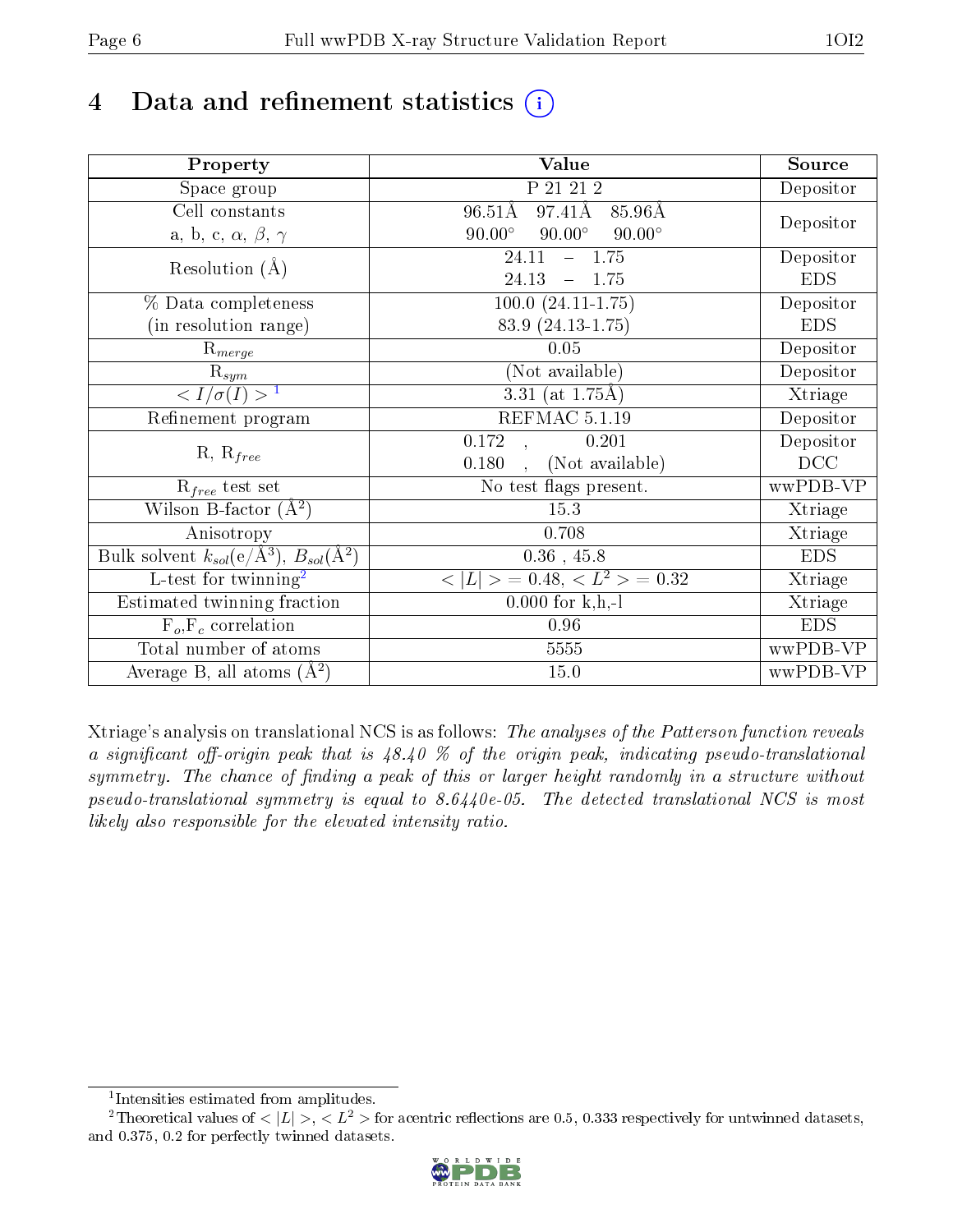# 5 Model quality  $(i)$

## 5.1 Standard geometry  $(i)$

Bond lengths and bond angles in the following residue types are not validated in this section: GOL, SO4

The Z score for a bond length (or angle) is the number of standard deviations the observed value is removed from the expected value. A bond length (or angle) with  $|Z| > 5$  is considered an outlier worth inspection. RMSZ is the root-mean-square of all Z scores of the bond lengths (or angles).

| Mol | Chain |      | Bond lengths | Bond angles |                    |  |
|-----|-------|------|--------------|-------------|--------------------|--|
|     |       | RMSZ | $\ Z\  > 5$  | RMSZ        | # $ Z  > 5$        |  |
|     |       | 0.56 | 0/2566       | 0.87        | $3/3486$ $(0.1\%)$ |  |
|     | B     | 0.57 | 0/2566       | 0.88        | $2/3486$ $(0.1\%)$ |  |
| AH  | ΑH    | 0.57 | 0/5132       | 0.87        | $5/6972(0.1\%)$    |  |

Chiral center outliers are detected by calculating the chiral volume of a chiral center and verifying if the center is modelled as a planar moiety or with the opposite hand.A planarity outlier is detected by checking planarity of atoms in a peptide group, atoms in a mainchain group or atoms of a sidechain that are expected to be planar.

|  | $\mid$ Mol $\mid$ Chain $\mid$ #Chirality outliers $\mid$ #Planarity outliers $'$ |
|--|-----------------------------------------------------------------------------------|
|  |                                                                                   |

There are no bond length outliers.

All (5) bond angle outliers are listed below:

| Mol | Chain | Res | Type | Atoms       |      | Observed $(°)$ | Ideal $(°)$ |
|-----|-------|-----|------|-------------|------|----------------|-------------|
|     |       | 49  | A SP | $CB-CG-OD2$ | 5.86 | 123.57         | 118.30      |
|     |       | 59  | LEU  | $CA-CB-CG$  | 5.66 | 128.32         | 115.30      |
|     |       | 119 | ASP  | $CB-CG-OD2$ | 5.43 | 123.19         | 118.30      |
|     |       | 41  | A SP | $CB-CG-OD2$ | 5.39 | 123.15         | 118.30      |
|     |       | 132 | A SP | $CB-CG-OD2$ | 5.06 | 122.86         | 118.30      |

There are no chirality outliers.

All (1) planarity outliers are listed below:

| $Mol$   Chain | $\operatorname{Res}$   $\operatorname{Type}$ | Group     |
|---------------|----------------------------------------------|-----------|
|               | HIS                                          | Mainchain |

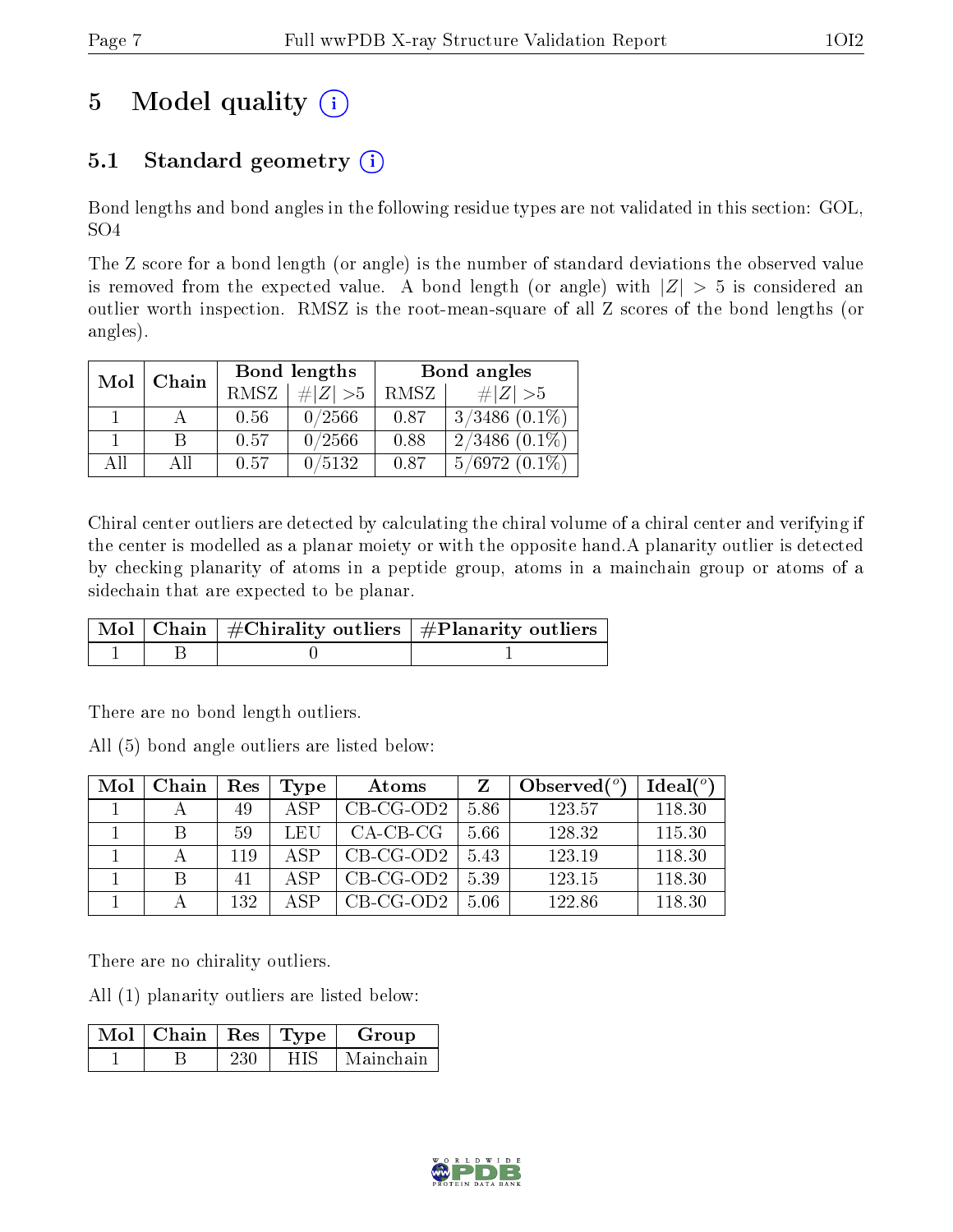### $5.2$  Too-close contacts  $(i)$

In the following table, the Non-H and H(model) columns list the number of non-hydrogen atoms and hydrogen atoms in the chain respectively. The H(added) column lists the number of hydrogen atoms added and optimized by MolProbity. The Clashes column lists the number of clashes within the asymmetric unit, whereas Symm-Clashes lists symmetry related clashes.

| Mol |   |      | Chain   Non-H   H(model) | H(added) |    | $Clashes$   Symm-Clashes |
|-----|---|------|--------------------------|----------|----|--------------------------|
|     |   | 2521 |                          | 2458     | 19 |                          |
|     | B | 2521 |                          | 2458     | 46 |                          |
| റ   |   |      |                          |          |    |                          |
| ച   | В |      |                          |          |    |                          |
| 3   | A |      |                          |          |    |                          |
| 3   | R |      |                          |          |    |                          |
|     | A | 238  |                          |          |    |                          |
|     | В | 253  |                          |          | 20 |                          |
|     |   | 5555 |                          | 4930     | 64 |                          |

The all-atom clashscore is defined as the number of clashes found per 1000 atoms (including hydrogen atoms). The all-atom clashscore for this structure is 6.

All (64) close contacts within the same asymmetric unit are listed below, sorted by their clash magnitude.

|                     | Atom-2            | Interatomic    | Clash           |  |
|---------------------|-------------------|----------------|-----------------|--|
| Atom-1              |                   | distance $(A)$ | overlap $(\AA)$ |  |
| 1: B: 368: LYS: HD3 | 4: B: 2249: HOH:O | 1.35           | 1.27            |  |
| 1:B:152:LEU:HD11    | 1:B:233:PRO:CD    | 1.82           | 1.10            |  |
| 1:A:220:ASP:HA      | 4:A:2134:HOH:O    | 1.61           | 1.00            |  |
| 1:B:152:LEU:HD11    | 1:B:233:PRO:HD2   | 1.43           | 0.95            |  |
| 1:B:149:LYS:HE3     | 4:B:2166:HOH:O    | 1.66           | 0.94            |  |
| 1:B:152:LEU:CD1     | 1:B:233:PRO:HD2   | 1.98           | 0.91            |  |
| 1:B:132:ASP:OD2     | 4: B: 2103: HOH:O | 1.91           | 0.89            |  |
| 1:B:368:LYS:CD      | 4: B: 2129: HOH:O | 2.21           | 0.86            |  |
| 1:A:22:LEU:HD21     | 4:A:2058:HOH:O    | 1.75           | 0.86            |  |
| 1: B: 368: LYS: HB2 | 4:B:2251:HOH:O    | 1.77           | 0.84            |  |
| 1:B:297:LEU:HD13    | 1:B:340:PHE:HA    | 1.61           | 0.83            |  |
| 1:B:368:LYS:CD      | 4:B:2249:HOH:O    | 2.05           | 0.77            |  |
| 1:B:132:ASP:HB3     | 4: B: 2103: HOH:O | 1.87           | 0.75            |  |
| 1:B:152:LEU:CD1     | 1:B:233:PRO:CD    | 2.59           | 0.75            |  |
| 1:B:368:LYS:HB3     | 4: B: 2129: HOH:O | 1.86           | 0.75            |  |
| 1:B:152:LEU:HD11    | 1:B:233:PRO:HD3   | 1.70           | 0.70            |  |
| 1:B:132:ASP:CG      | 4:B:2103:HOH:O    | 2.30           | 0.69            |  |
| 1:B:148:VAL:HG21    | 1:B:151:SER:HB2   | 1.74           | 0.69            |  |
| 1: B: 368: LYS: CG  | 4: B: 2129: HOH:O | 2.43           | 0.67            |  |

Continued on next page...

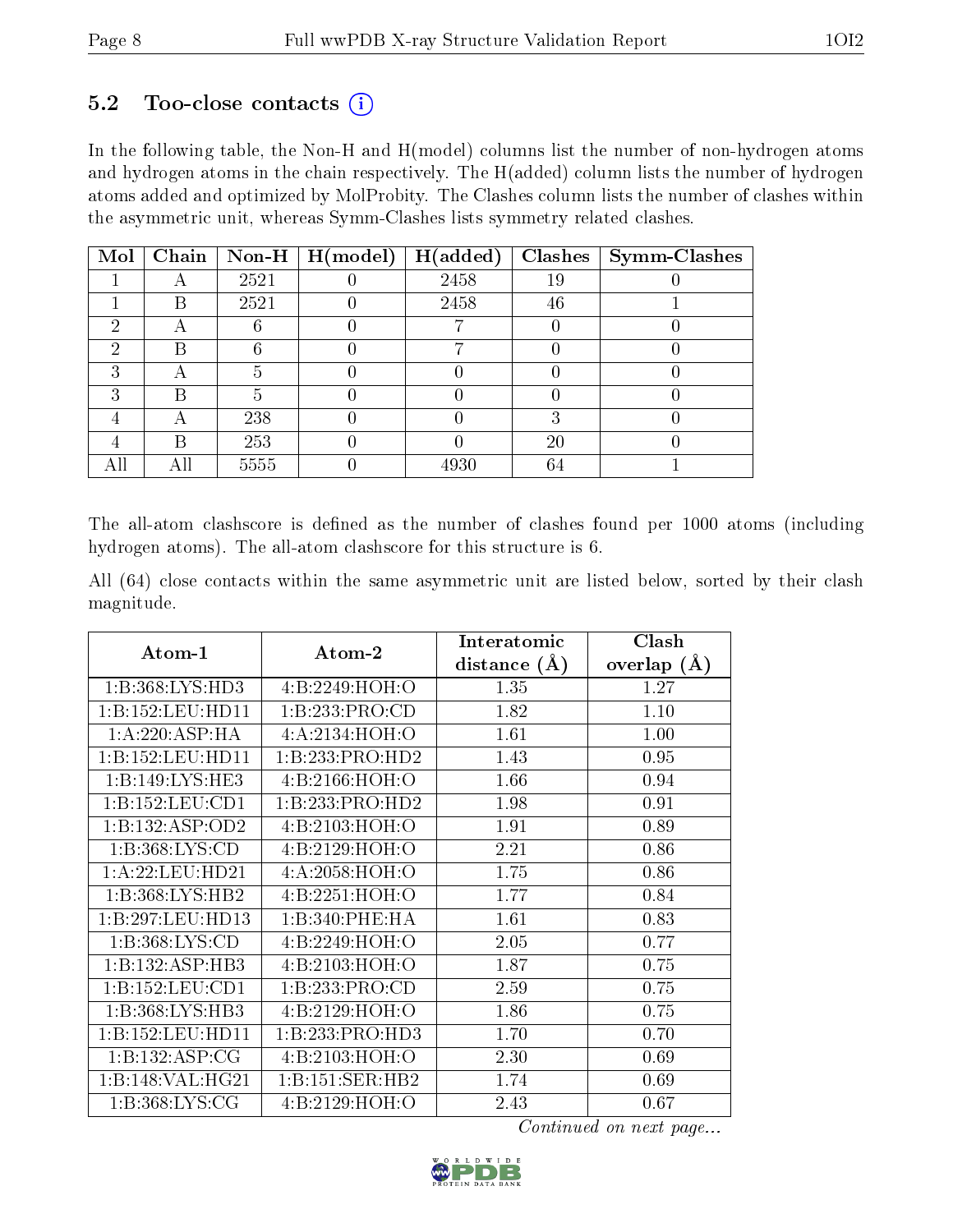| Comunaca jiom previous page |                              | Interatomic    | Clash         |  |
|-----------------------------|------------------------------|----------------|---------------|--|
| Atom-1                      | Atom-2                       | distance $(A)$ | overlap $(A)$ |  |
| 1:A:296:ASN:ND2             | 1: A:298: GLY: H             | 1.92           | 0.67          |  |
| 1:B:132:ASP:CB              | 4:B:2103:HOH:O               | 2.43           | 0.66          |  |
| 1: B: 368: LYS: CB          | 4:B:2129:HOH:O               | 2.44           | 0.66          |  |
| 1:A:296:ASN:HD21            | 1: A:300:THR:H               | 1.44           | 0.65          |  |
| 1: B: 368: LYS: HG3         | 4:B:2251:HOH:O               | 1.96           | 0.65          |  |
| 1:A:297:LEU:HD13            | 1:A:340:PHE:HA               | 1.79           | 0.63          |  |
| 1:B:59:LEU:HD22             | 1:B:111:LEU:HD22             | 1.80           | 0.63          |  |
| 1: B: 368: LYS: CB          | 4:B:2251:HOH:O               | 2.42           | 0.62          |  |
| 1: B: 55: LYS: HE3          | 1:B:175:GLU:O                | 2.03           | 0.59          |  |
| 1:B:148:VAL:CG2             | 1:B:151:SER:HB2              | 2.32           | 0.59          |  |
| 1:A:20:ASP:OD1              | 1: A: 23: ASP: N             | 2.32           | 0.56          |  |
| 1:B:367:GLY:O               | 1:B:368:LYS:C                | 2.45           | $0.55\,$      |  |
| 1: A:245: GLN: HA           | 1: A:245: GLN:OE1            | 2.05           | 0.55          |  |
| 1:B:238:ARG:HB2             | 1:B:239:PRO:HD2              | 1.89           | 0.54          |  |
| 1:B:47:ARG:NH1              | 4:B:2035:HOH:O               | 2.14           | 0.53          |  |
| 1:B:218:LEU:CB              | 1:B:237:ARG:HH12             | 2.23           | 0.52          |  |
| 1:B:297:LEU:HD13            | 1:B:340:PHE:CA               | 2.37           | 0.51          |  |
| 1:A:120:ILE:O               | 1: A:124: GLU:HG3            | 2.12           | 0.50          |  |
| 1:A:296:ASN:HB2             | 1:A:305:LEU:HD11             | 1.94           | 0.50          |  |
| 1:B:368:LYS:HD2             | 4:B:2129:HOH:O               | 1.98           | 0.49          |  |
| 1: B: 368: LYS: HD3         | 4:B:2129:HOH:O               | 2.03           | 0.48          |  |
| 1: B: 367: GLY: O           | 1: B: 368: LYS: O            | 2.31           | 0.48          |  |
| 1:B:297:LEU:CD1             | 1:B:297:LEU:N                | 2.76           | 0.47          |  |
| 1: A:21:VAL:O               | 1: A:25: GLN:HG3             | 2.15           | 0.47          |  |
| 1:B:296:ASN:HB2             | 1:B:305:LEU:HD11             | 1.97           | 0.46          |  |
| 1: A: 149: LYS: O           | 1:A:150:ASP:HB2              | 2.15           | 0.46          |  |
| 1:A:218:LEU:CB              | 1:A:237:ARG:NH1              | 2.79           | 0.46          |  |
| 1:A:204:CYS:HB3             | 1:A:335:LEU:HB2              | 1.99           | 0.44          |  |
| 1:A:245:GLN:OE1             | 4:A:2142:HOH:O               | 2.21           | 0.44          |  |
| 1:B:218:LEU:CB              | 1:B:237:ARG:NH1              | 2.80           | 0.44          |  |
| 1:B:368:LYS:CG              | 4:B:2251:HOH:O               | 2.55           | 0.44          |  |
| 1: B: 152: LEU: CD1         | $1:B:233:PRO:\overline{HD3}$ | 2.39           | 0.43          |  |
| 1:B:124:GLU:HG2             | 1:B:274:TRP:CH2              | 2.53           | 0.43          |  |
| 1:A:20:ASP:O                | 1: A:23: ASP:HB2             | 2.19           | 0.42          |  |
| 1:B:360:HIS:HE1             | 4:B:2245:HOH:O               | 2.02           | 0.42          |  |
| 1:B:175:GLU:OE1             | 4: B: 2133: HOH:O            | 2.20           | 0.42          |  |
| 1:B:149:LYS:O               | 1:B:150:ASP:HB2              | 2.19           | 0.42          |  |
| 1:B:69:MET:HA               | 1:B:70:HIS:HA                | 1.79           | 0.41          |  |
| $1:$ A:296:ASN:ND2          | 1: A:300:THR:H               | 2.16           | 0.41          |  |
| 1:A:297:LEU:HD13            | 1: A:340: PHE:CA             | 2.50           | 0.41          |  |
| 1: B: 151: SER: OG          | 1:B:152:LEU:N                | 2.53           | 0.41          |  |

Continued from previous page.

Continued on next page...

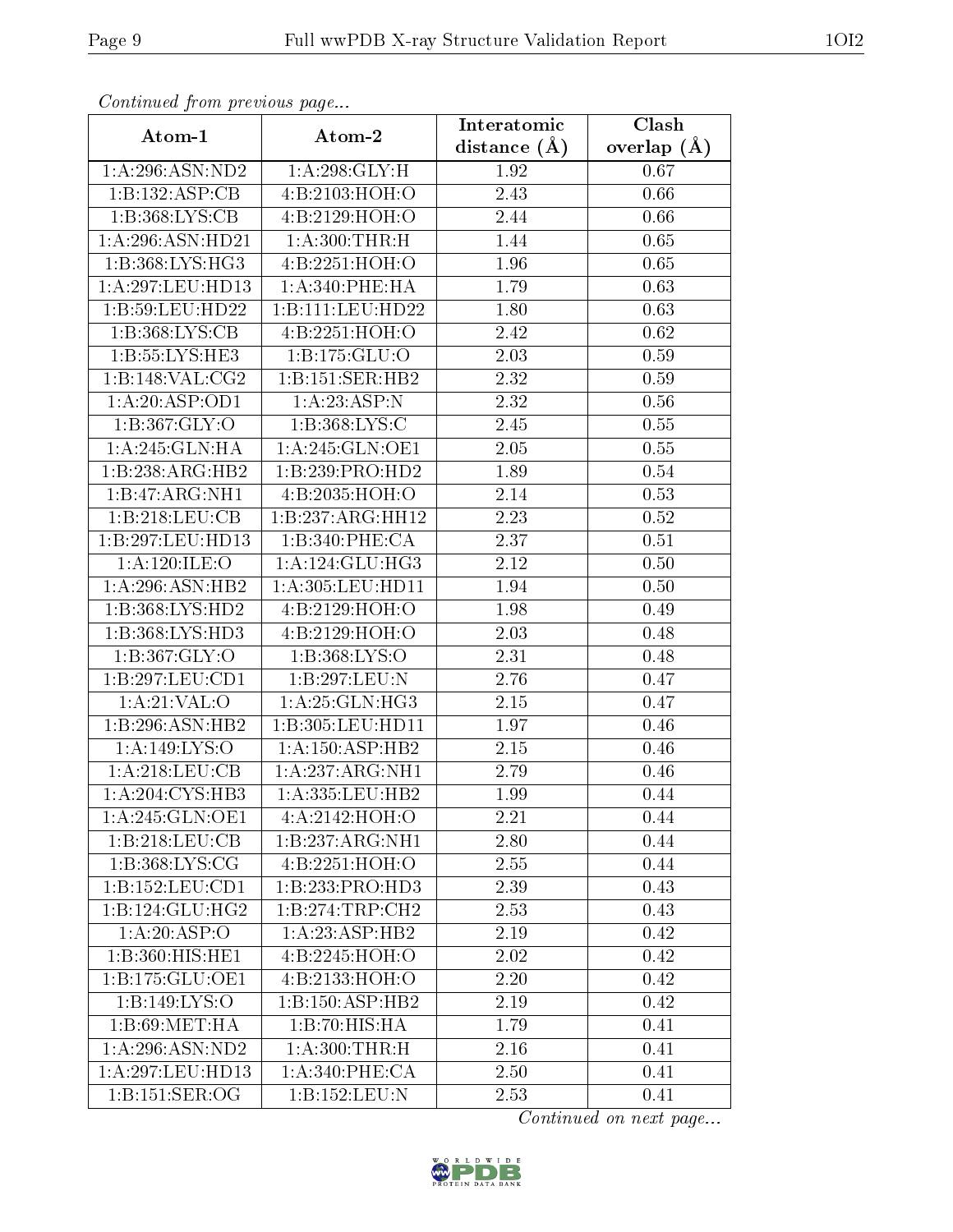| Atom-1           | Atom-2           | Interatomic<br>distance $(A)$ | Clash<br>overlap $(A)$ |
|------------------|------------------|-------------------------------|------------------------|
| 1:B:327:LEU:HG   | 1:B:331:TYR:CE1  | 2.56                          | 0.41                   |
| 1:B:309:TYR:O    | 1:B:313:THR:HG23 | 2.21                          | በ 41                   |
| 1: A:24: GLU:OE2 | 1:B:244:ASP:OD2  | 2.40                          | 0.40                   |
| 1:A:193:GLN:HB3  | 1: A:346:LYS:HB3 | 2.03                          | በ 4በ                   |

Continued from previous page...

All (1) symmetry-related close contacts are listed below. The label for Atom-2 includes the symmetry operator and encoded unit-cell translations to be applied.

| Atom-1        | Atom-2                                              | Interatomic<br>distance $(A)$ | $\cap$ lash<br>overlap $(A)$ |
|---------------|-----------------------------------------------------|-------------------------------|------------------------------|
| 1 B 55 LYS NZ | 755<br>$1 \cdot R \cdot 175 \cdot GLLI \cdot OE212$ | 2.07                          |                              |

### 5.3 Torsion angles (i)

#### 5.3.1 Protein backbone (i)

In the following table, the Percentiles column shows the percent Ramachandran outliers of the chain as a percentile score with respect to all X-ray entries followed by that with respect to entries of similar resolution.

The Analysed column shows the number of residues for which the backbone conformation was analysed, and the total number of residues.

| Mol | Chain | Analysed                      | Favoured | Allowed   | $\mid$ Outliers | Percentiles         |
|-----|-------|-------------------------------|----------|-----------|-----------------|---------------------|
|     |       | $332/366$ (91\%)   323 (97\%) |          | $7(2\%)$  | $2(1\%)$        | <b>25</b><br> 10    |
|     |       | $332/366$ (91\%)   324 (98\%) |          | $7(2\%)$  | $1(0\%)$        | 22                  |
| All | All   | $664/732(91\%)$ 647 (97\%)    |          | 14 $(2%)$ | $3(0\%)$        | <sup>12</sup><br>29 |

All (3) Ramachandran outliers are listed below:

| Mol | Chain | Res | <b>Type</b>      |
|-----|-------|-----|------------------|
|     |       | 219 | A <sub>L</sub> A |
|     |       | 160 | VАI              |
|     |       | 160 |                  |

#### 5.3.2 Protein sidechains  $(i)$

In the following table, the Percentiles column shows the percent sidechain outliers of the chain as a percentile score with respect to all X-ray entries followed by that with respect to entries of similar resolution.

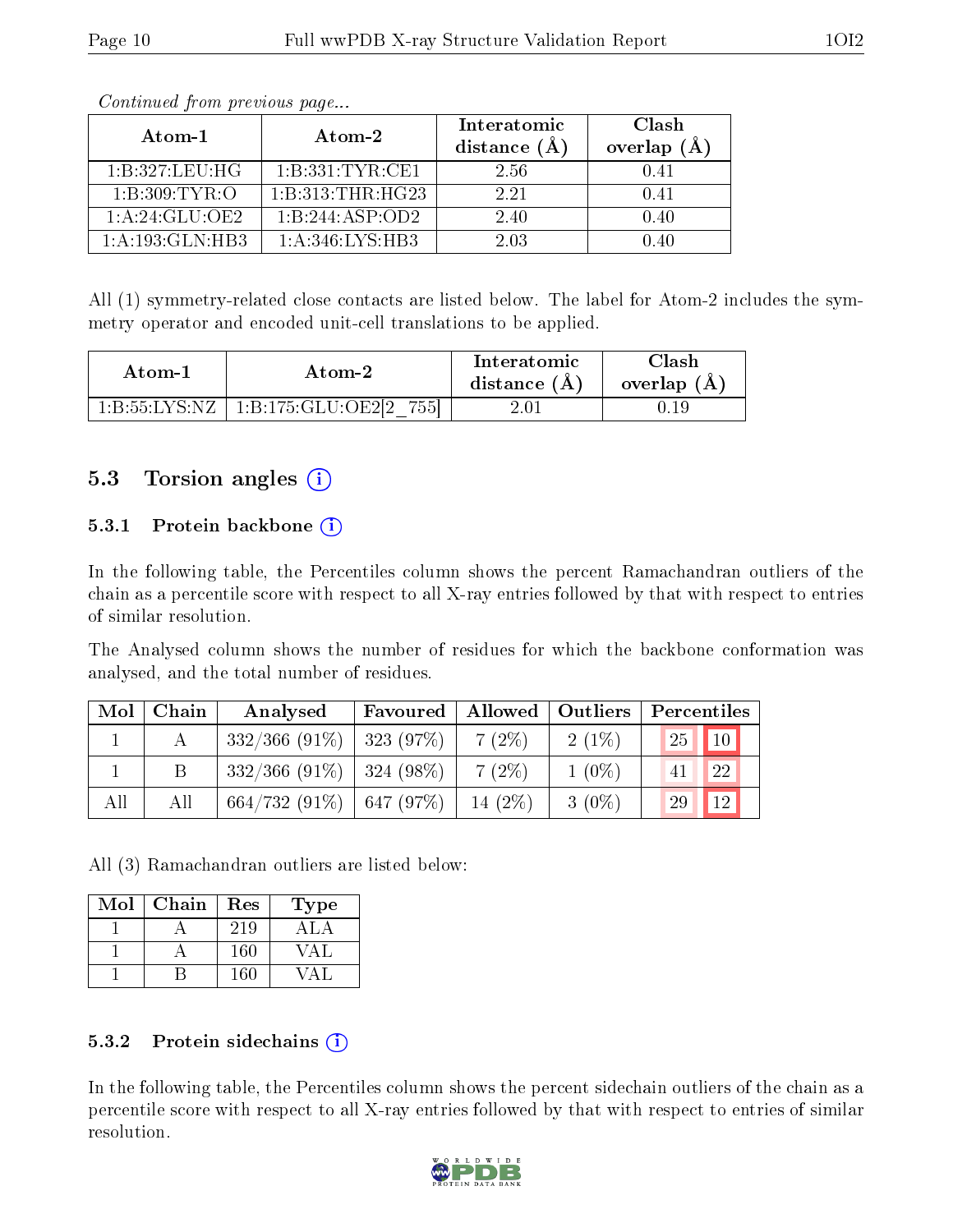| Mol | Chain | Analysed         | Rotameric   Outliers |          | Percentiles |  |  |
|-----|-------|------------------|----------------------|----------|-------------|--|--|
|     |       | $267/298$ (90%)  | 259(97%)             | $8(3\%)$ | 18<br>41    |  |  |
|     | B.    | $267/298(90\%)$  | $262(98\%)$          | $5(2\%)$ | 57<br>137'  |  |  |
| All | All   | $534/596$ (90\%) | 521 $(98\%)$         | 13(2%)   | 26<br>49    |  |  |

The Analysed column shows the number of residues for which the sidechain conformation was analysed, and the total number of residues.

All (13) residues with a non-rotameric sidechain are listed below:

| Mol | Chain | $\operatorname{Res}$ | Type        |
|-----|-------|----------------------|-------------|
| 1   | А     | 20                   | ASP         |
| 1   | А     | 59                   | LEU         |
| 1   | А     | 119                  | ASP         |
| 1   | А     | 149                  | <b>LYS</b>  |
| 1   | А     | 204                  | <b>CYS</b>  |
| 1   | А     | 241                  | ${\rm SER}$ |
| 1   | А     | 262                  | ${\rm ARG}$ |
| 1   | А     | 296                  | ASN         |
| 1   | В     | 119                  | ASP         |
| 1   | В     | 132                  | <b>ASP</b>  |
| 1   | В     | 204                  | <b>CYS</b>  |
| 1   | R     | 241                  | SER.        |
| 1   | R     | 262                  | ${\rm ARG}$ |

Some sidechains can be flipped to improve hydrogen bonding and reduce clashes. All (7) such sidechains are listed below:

| Mol | Chain | Res | Type       |
|-----|-------|-----|------------|
|     |       | 193 | <b>GLN</b> |
|     |       | 275 | <b>GLN</b> |
|     |       | 285 | <b>GLN</b> |
|     |       | 296 | <b>ASN</b> |
|     |       | 162 | <b>ASN</b> |
|     |       | 285 | <b>GLN</b> |
|     |       | 318 | <b>GLN</b> |

#### 5.3.3 RNA [O](https://www.wwpdb.org/validation/2017/XrayValidationReportHelp#rna)i

There are no RNA molecules in this entry.

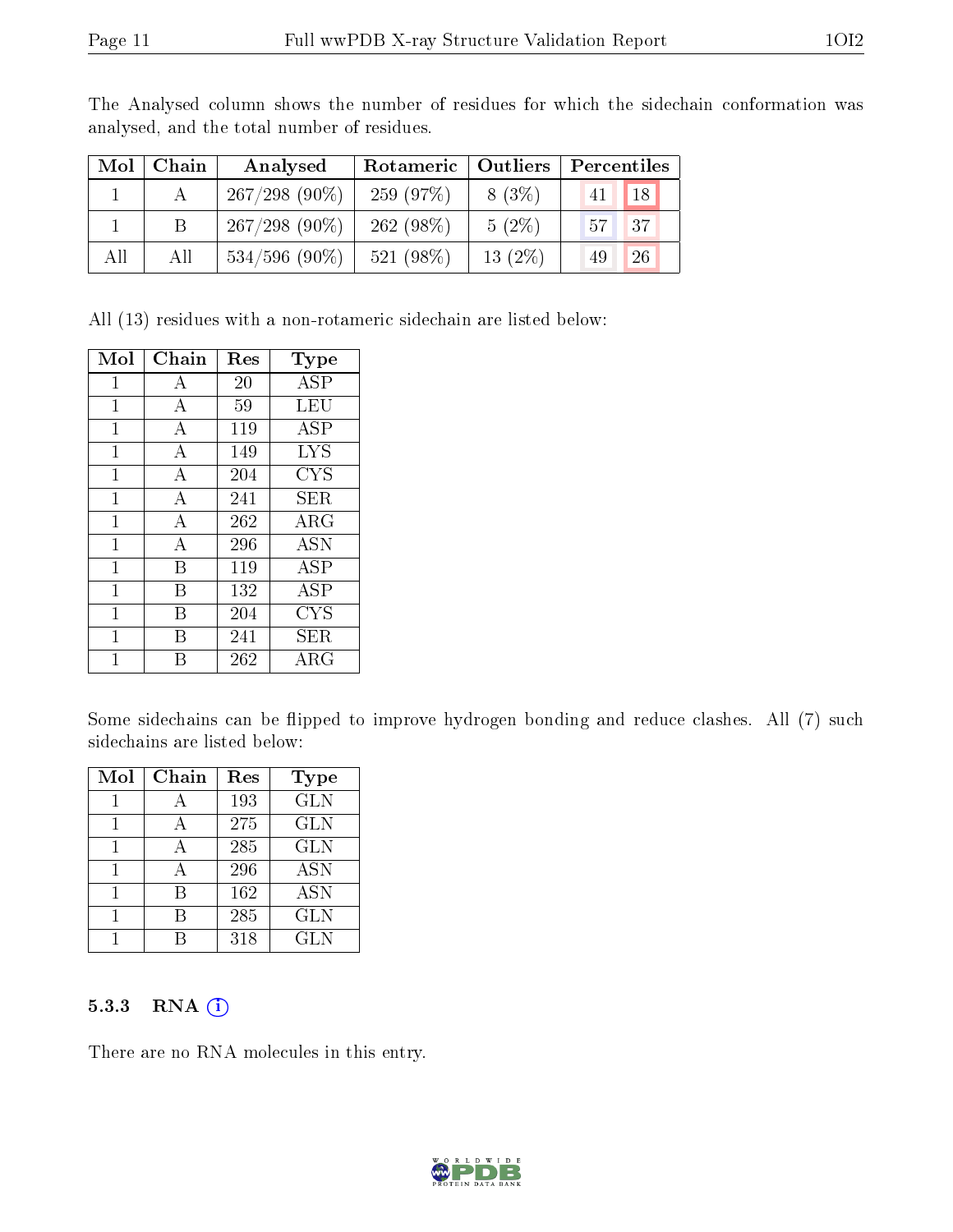#### 5.4 Non-standard residues in protein, DNA, RNA chains (i)

There are no non-standard protein/DNA/RNA residues in this entry.

#### 5.5 Carbohydrates  $(i)$

There are no carbohydrates in this entry.

#### 5.6 Ligand geometry  $(i)$

4 ligands are modelled in this entry.

In the following table, the Counts columns list the number of bonds (or angles) for which Mogul statistics could be retrieved, the number of bonds (or angles) that are observed in the model and the number of bonds (or angles) that are dened in the Chemical Component Dictionary. The Link column lists molecule types, if any, to which the group is linked. The Z score for a bond length (or angle) is the number of standard deviations the observed value is removed from the expected value. A bond length (or angle) with  $|Z| > 2$  is considered an outlier worth inspection. RMSZ is the root-mean-square of all Z scores of the bond lengths (or angles).

| Mol | Chain           |   | Res  | Link                     | Bond lengths |        | Bond angles |             |        |      |             |
|-----|-----------------|---|------|--------------------------|--------------|--------|-------------|-------------|--------|------|-------------|
|     | Type            |   |      |                          |              | Counts | RMSZ        | # $ Z  > 2$ | Counts | RMSZ | Z  > 2<br># |
| 3   | SO <sub>4</sub> |   | 1370 | $\blacksquare$           | 4,4,4        | 0.24   |             | 6.6.6       | 0.38   |      |             |
| 3   | SO <sub>4</sub> | А | 1370 | $\overline{\phantom{a}}$ | 4.4.4        | 0.30   |             | 6.6.6       | 0.31   |      |             |
| റ   | <b>GOL</b>      |   | 1230 |                          | 5,5,5        | 0.40   |             | 5,5,5       | 0.28   |      |             |
| ച   | GOL             |   | 1230 |                          | 5,5,5        | 0.43   |             | 5,5,5       | 0.44   |      |             |

In the following table, the Chirals column lists the number of chiral outliers, the number of chiral centers analysed, the number of these observed in the model and the number defined in the Chemical Component Dictionary. Similar counts are reported in the Torsion and Rings columns. '-' means no outliers of that kind were identified.

|     |      |                                   | Mol   Type   Chain   Res   Link   Chirals   Torsions   Rings |                          |
|-----|------|-----------------------------------|--------------------------------------------------------------|--------------------------|
| GOL | 1230 | <b>Contract Contract Contract</b> | 4/4/4                                                        |                          |
| GOL | 1230 |                                   |                                                              | $\overline{\phantom{0}}$ |

There are no bond length outliers.

There are no bond angle outliers.

There are no chirality outliers.

There are no torsion outliers.

There are no ring outliers.

No monomer is involved in short contacts.

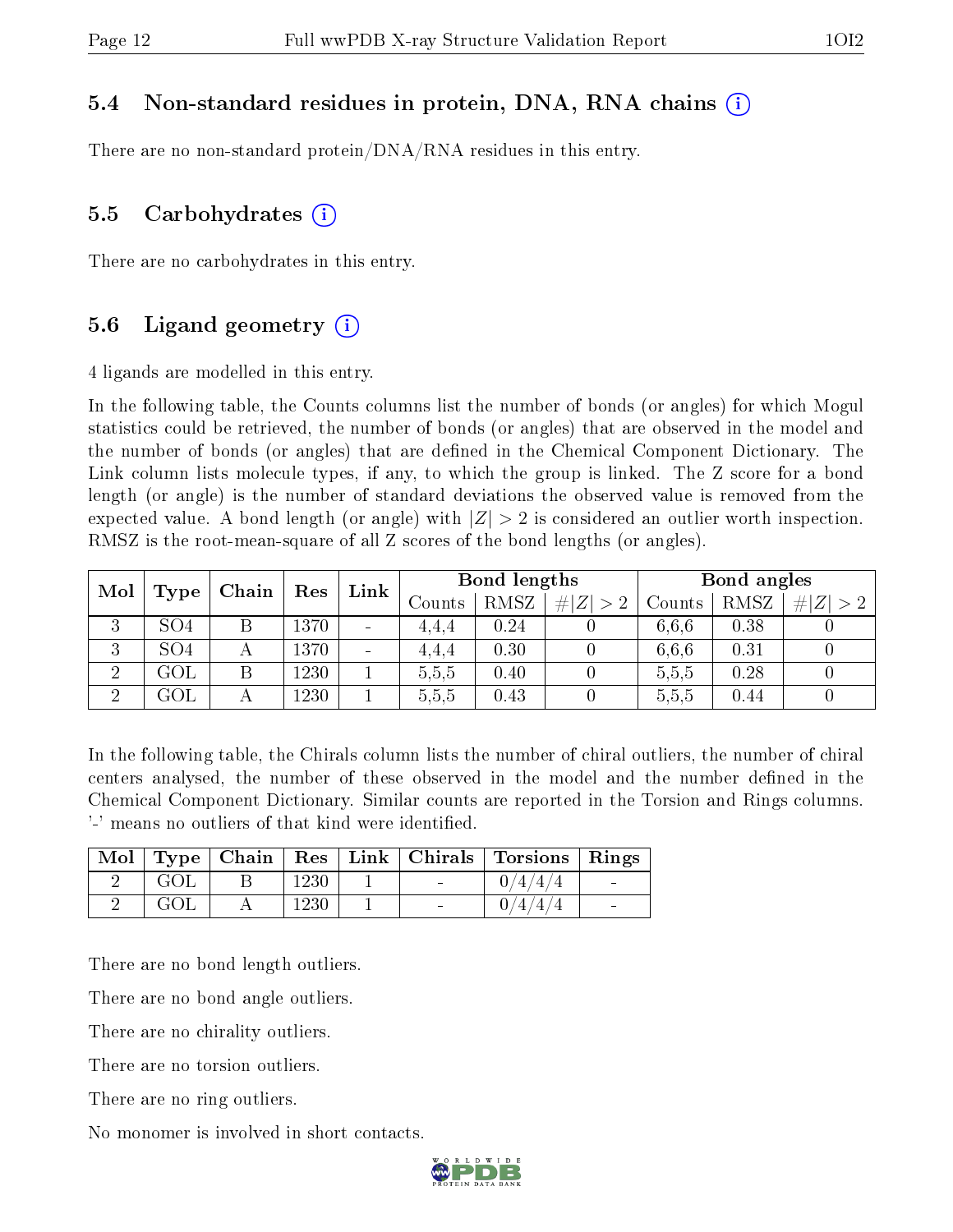## 5.7 [O](https://www.wwpdb.org/validation/2017/XrayValidationReportHelp#nonstandard_residues_and_ligands)ther polymers (i)

There are no such residues in this entry.

## 5.8 Polymer linkage issues (i)

There are no chain breaks in this entry.

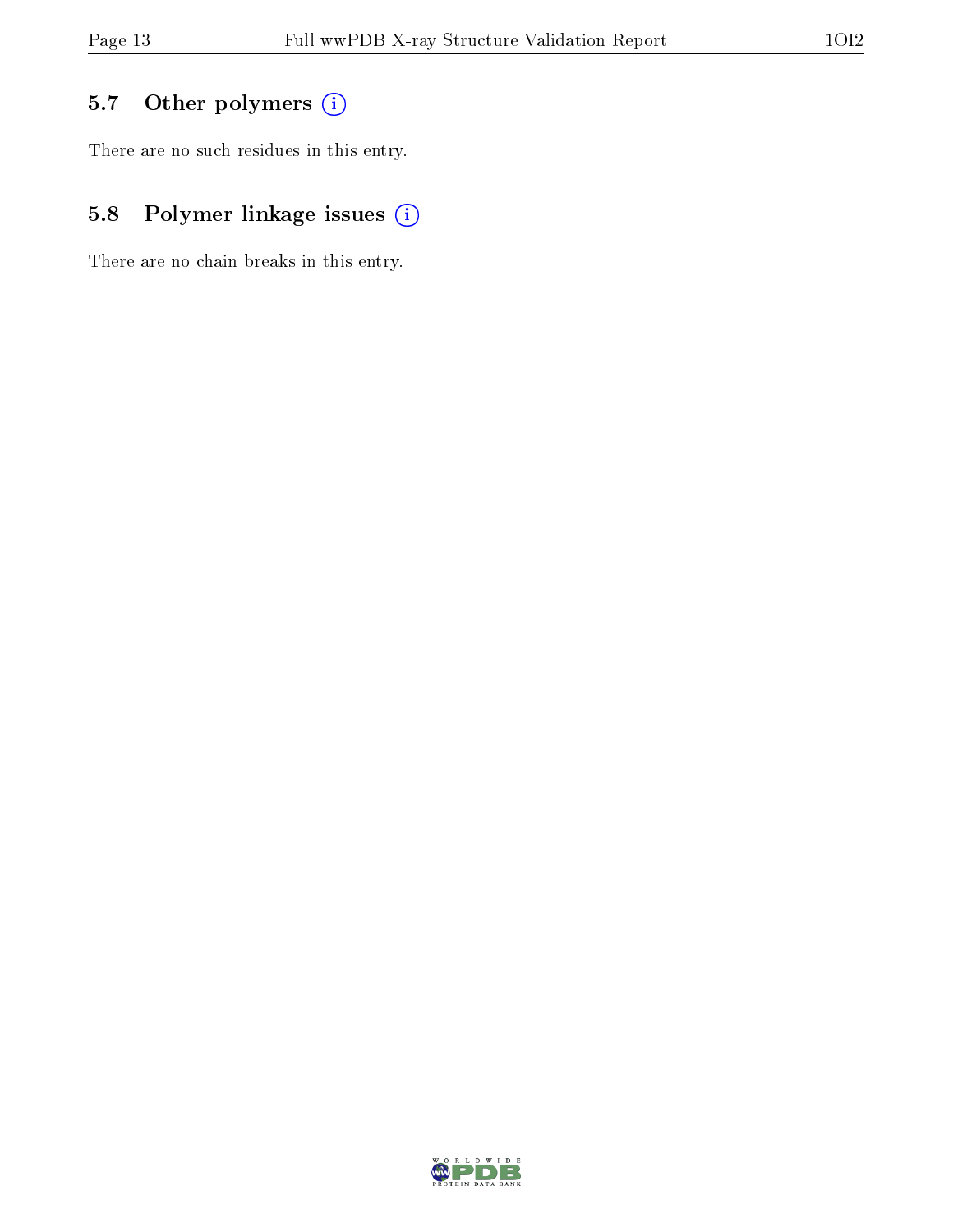## 6 Fit of model and data  $(i)$

### 6.1 Protein, DNA and RNA chains  $(i)$

In the following table, the column labelled  $#RSRZ> 2'$  contains the number (and percentage) of RSRZ outliers, followed by percent RSRZ outliers for the chain as percentile scores relative to all X-ray entries and entries of similar resolution. The OWAB column contains the minimum, median,  $95<sup>th</sup>$  percentile and maximum values of the occupancy-weighted average B-factor per residue. The column labelled ' $Q< 0.9$ ' lists the number of (and percentage) of residues with an average occupancy less than 0.9.

| Mol | Chain | Analysed        | $<$ RSRZ $>$ | # $RSRZ>2$                                          | $\mid$ OWAB( $\rm \AA^2) \mid$ | $\mid \text{Q} {<} 0.9 \mid$ |
|-----|-------|-----------------|--------------|-----------------------------------------------------|--------------------------------|------------------------------|
|     |       | $336/366(91\%)$ | 0.33         | 30<br>16 $(4%)$<br>36 <sup>1</sup>                  | 6, 12, 33, 78                  |                              |
|     |       | $336/366(91\%)$ | 0.27         | $20(5\%)$ 21<br>$\vert$ 27 $\vert$                  | 6, 12, 32, 77                  |                              |
| All | All   | $672/732(91\%)$ | 0.30         | $36(5\%)$<br>$\blacksquare$ 25 $\blacksquare$<br>32 | 6, 12, 33, 78                  |                              |

All (36) RSRZ outliers are listed below:

| Mol            | Chain                     | Res | <b>Type</b>                     | <b>RSRZ</b>      |
|----------------|---------------------------|-----|---------------------------------|------------------|
| $\mathbf{1}$   | $\overline{\rm A}$        | 219 | ALA                             | 13.3             |
| $\mathbf{1}$   | $\overline{\rm A}$        | 152 | <b>LEU</b>                      | 12.0             |
| $\overline{1}$ | B                         | 203 | ALA                             | 11.9             |
| $\overline{1}$ | B                         | 368 | LYS                             | 10.4             |
| $\overline{1}$ | $\overline{\rm A}$        | 203 | $\overline{\text{ALA}}$         | $10.3\,$         |
| $\overline{1}$ | $\boldsymbol{B}$          | 152 | LEU                             | $10.3\,$         |
| $\overline{1}$ | $\boldsymbol{B}$          | 219 | <b>ALA</b>                      | 9.6              |
| $\overline{1}$ | $\overline{\rm A}$        | 218 | <b>LEU</b>                      | 9.1              |
| $\overline{1}$ | $\overline{\mathrm{B}}$   | 153 | <b>TYR</b>                      | 8.4              |
| $\overline{1}$ | $\overline{\mathrm{B}}$   | 218 | <b>LEU</b>                      | 8.3              |
| $\overline{1}$ | $\overline{\rm A}$        | 202 | <b>GLY</b>                      | 7.6              |
| $\overline{1}$ | $\overline{\rm A}$        | 204 | $\overline{\text{C} \text{YS}}$ | 7.4              |
| $\overline{1}$ | $\overline{\rm A}$        | 153 | <b>TYR</b>                      | 6.8              |
| $\overline{1}$ | $\overline{\rm A}$        | 220 | $\overline{\rm ASP}$            | 6.2              |
| $\overline{1}$ | $\overline{\mathrm{B}}$   | 204 | $\overline{\text{C} \text{YS}}$ | $\overline{6.1}$ |
| $\mathbf{1}$   | $\boldsymbol{B}$          | 220 | <b>ASP</b>                      | 4.4              |
| $\overline{1}$ | $\overline{\rm A}$        | 221 | $\overline{\text{ASN}}$         | $\overline{4.2}$ |
| $\mathbf{1}$   | Β                         | 202 | <b>GLY</b>                      | 3.8              |
| $\overline{1}$ | $\boldsymbol{\mathrm{B}}$ | 221 | <b>ASN</b>                      | 3.4              |
| $\overline{1}$ | $\overline{\rm A}$        | 149 | <b>LYS</b>                      | 3.1              |
| $\overline{1}$ | $\boldsymbol{B}$          | 149 | <b>LYS</b>                      | $3.0\,$          |
| $\overline{1}$ | A                         | 21  | VAL                             | 2.8              |
| $\overline{1}$ | B                         | 150 | <b>ASP</b>                      | 2.8              |
| $\overline{1}$ | $\overline{\rm A}$        | 20  | $\overline{\text{ASP}}$         | 2.8              |

Continued on next page...